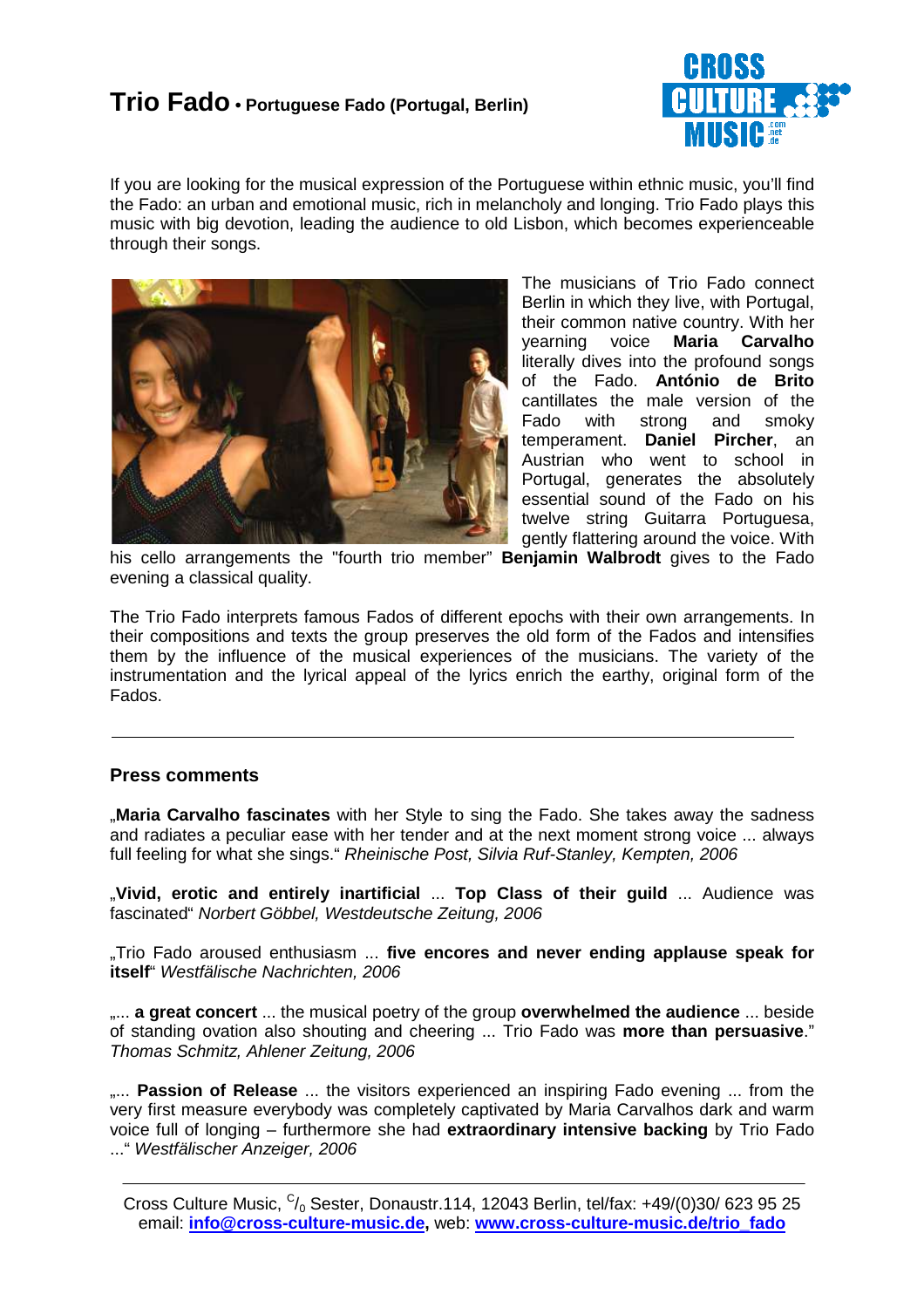

### **History**

At first, Trio Fado was playing in Portuguese restaurants, but soon one could see them on Berlin's stages, such as House of the Cultures of the World, Werkstatt der Kulturen, Passionskirche and the Academy of Arts.

**Radio Multikulti** became aware of Trio Fado and their important contribution in spreading the Portuguese music in Germany. For several times, in live programs, the group and their music had been introduced to the listeners.

In 2002, António de Brito and Maria Carvalho won the 2nd and 3rd prices in a **Fado competition** in Germany.

In the same year **RTP-Internacional** (portuguese Television for Europe) recorded a concert of Trio Fado, which had been broadcasted in the European countries.

In 2005 the first **CD of Trio Fado - "Com que voz"** was released.

The first performance abroad was in Armenia were Trio Fado gave five concerts and live appearances on Yerevan's television and Radio.

In February 2006 Trio Fado was on **Tour in 22 cities** in Germany.

In 2006, in April Trio Fado was committed to play during an exposition in the **National Gallery in Berlin**. Later in June, Trio Fado went to Italy for a five days festival of World Music and played alongside international artists.

In October 2006 they were one of the finalists, chosen from 109 groups, at the World Music award "**Creole**" in Berlin.

### **musicians biographies**

### **Maria Carvalho | vocals**

Maria Carvalho grew up in a village close to Porto. At that time traditional, as well as pop music was an integral part of everyday life in Portugal. Singing was a natural form of the expression of the people. To escape the pinched circumstances Maria moved to London and Paris for Au-Pair jobs and finally came to Berlin where she lives till now. Here she also gave birth to her son Lucas. With the time the longing to Portugal became stronger and stronger.

By the meeting with António de Brito, who sang Portuguese songs long since in restaurants and in parties, Maria Carvalho also found a possibility to maintain the connection with her native country. If she closes her eyes while singing, she allows the **pictures of recollection** to rise to the surface and let the audience take part in it with her songs.

### **António de Brito | vocals and guitar**

António de Brito sings the male version of the Fado with strong and smoky temperament since the early 90<sup>s</sup> in the Portuguese restaurants of Berlin.

Cross Culture Music,  $C/0$  Sester, Donaustr.114, 12043 Berlin, tel/fax: +49/(0)30/ 623 95 25 email: **info@cross-culture-music.de,** web: **www.cross-culture-music.de/trio\_fado**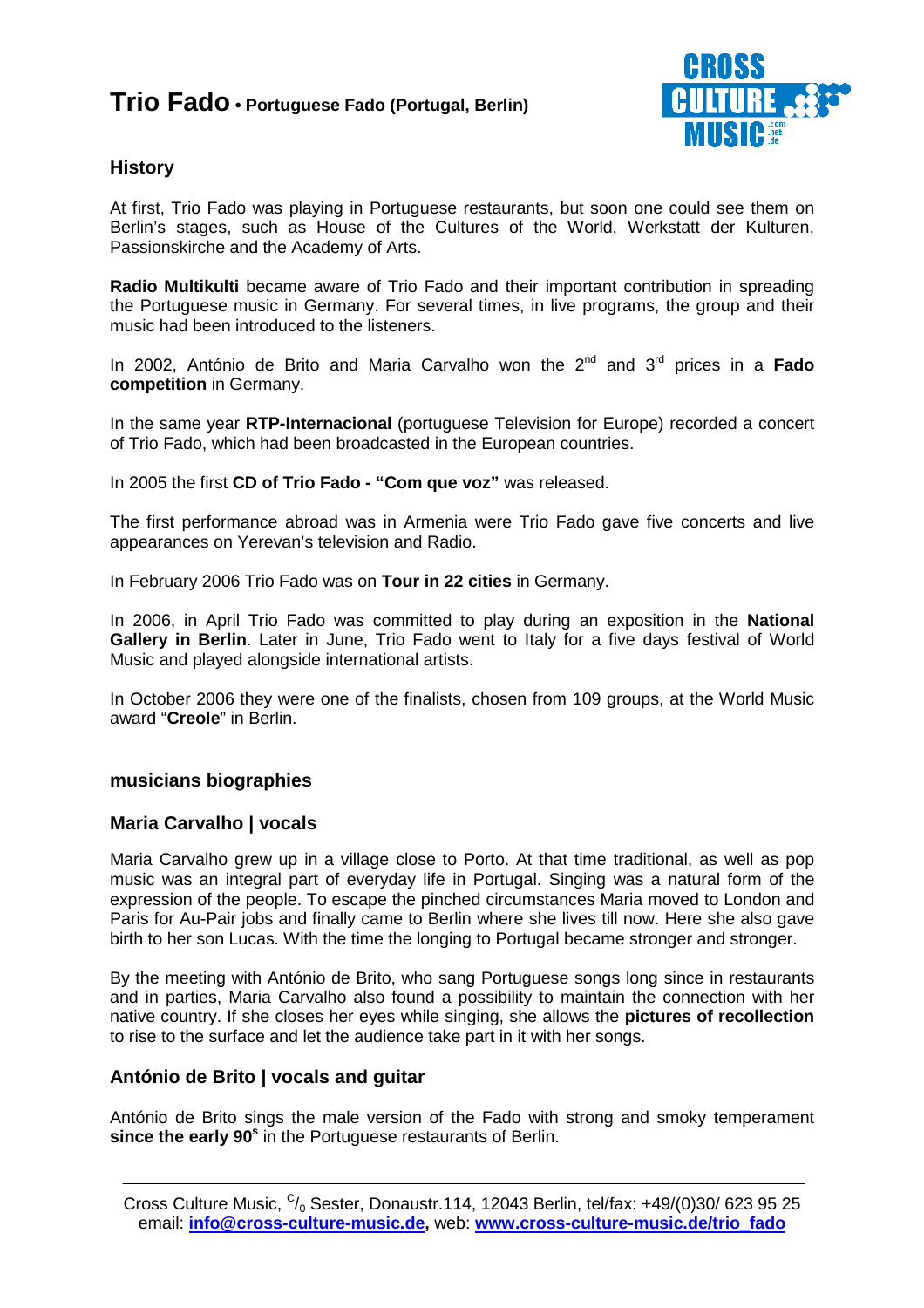

### **Daniel Pircher | portuguese guitar**

Daniel Pircher was born in Berlin, moved to Portugal at age of ten and at the age of eleven he learned to play to the guitar. Three years later he founded his first rock band with self composed songs. In addition he played in the bass for the audio productions of his father **Armin Pircher** (Amor Perfeito), who devoted himself to Portuguese music. This influence led to the fact that Daniel, in spite of various rock and pop formations, formed the Portuguese group "**Filhos da madrugada**" in 1996 in which he played the classical guitar.

From summer 1998 he started dealing intensely with the Mongolian music and learned the traditional overtone singing. At the same time he had a small label, produced electronic music and published various Techno sampler. In 2000 he started to play the Portuguese guitar and founded the group **Fado Incorporated** and later it's successor, the **Trio Fado**. In the same year he also founded, as a singer and guitarist together with the cellist Benjamin Walbrodt, the group **Extravagante** and presents a program with multi-faceted own compositions and interpretations of pieces of José Afonso and other Portuguese composers.

In 2003 the group **Terrakottonium** followed, in which he uses his overtone singing and Crete stoneware sound jugs, which hang in a  $4m^2$  big and 3 m high metal scaffolding.

### **Benjamin Walbrodt | cello**

At age of five Benjamin Walbrodt already demand for a cello and as a result got violoncello lessons. He studied violoncello in the college for music "Carl Maria von Weber" in Dresden and in the conservatoire "Nikolai Rimskii-Korsakov" in St. Petersburg and concluded with an orchestra certificate. He worked in the classical symphony orchestra of the Schleswig-Holstein theater.

**However, classical music only did not make him happy!** The cellist appeared beside his classical engagements in **all possible formations and styles**: Solo, in the Russian folklore duet with Juri Sosnovski, with a jazz-funk and a Metal band, a kind of Country blues band, in the "Dreigroschen" opera with Shelly Kupferberg, with the Melodiaorchester Dresden (a 30s hit orchestra), Free jazz, a gospel formation, a tango and a Tori Amos-cover band, in dance theater-productions, film (e.g. "Schnapphahn und Kallaputschni" from Thilo Schimenz) and television productions of the Croatian broadcasting company at the upbeat island festival on Hvar, or with various new serious music ensembles or chamber orchestras.

He had concert tours to Israel, Switzerland, Italy and with more than 1000 cellists with the **Cellissimo Grandissimo** for an earthquake charity concert in Kobe – Japan, in which also of Twelve cellists of the Berlin philharmonic orchestra took part. The resulted enriched his style and his ideas. His music productions for children: "Barbar, the small Elephant", "carnival of the animals", "the small quitar" appeared in "Kein Tag ohne Musik" publishing, Hamburg.

The desire for the music experience par excellence, let him meet Daniel Pircher. The influence was canalized to the foundation of the **Extravagante** duet. The result: Pure Sound joy and a special liability to the expression of an extravagant attitude to life. A taste of it offers the CD with the miraculous story of Jorge Amado **"Der Gestreifte Kater und die Schwalbe Sinha"** (PATMOS) to which Extravagante played the music together with Maria Carvalho. On another CD "In dieser einen stillen Nacht", he accompanies stories and poems read by Petra Kelling, Dieter Mann, Otto Mellies, Ulrich Mühe and Otto Sander.

Cross Culture Music,  $C/0$  Sester, Donaustr.114, 12043 Berlin, tel/fax: +49/(0)30/ 623 95 25 email: **info@cross-culture-music.de,** web: **www.cross-culture-music.de/trio\_fado**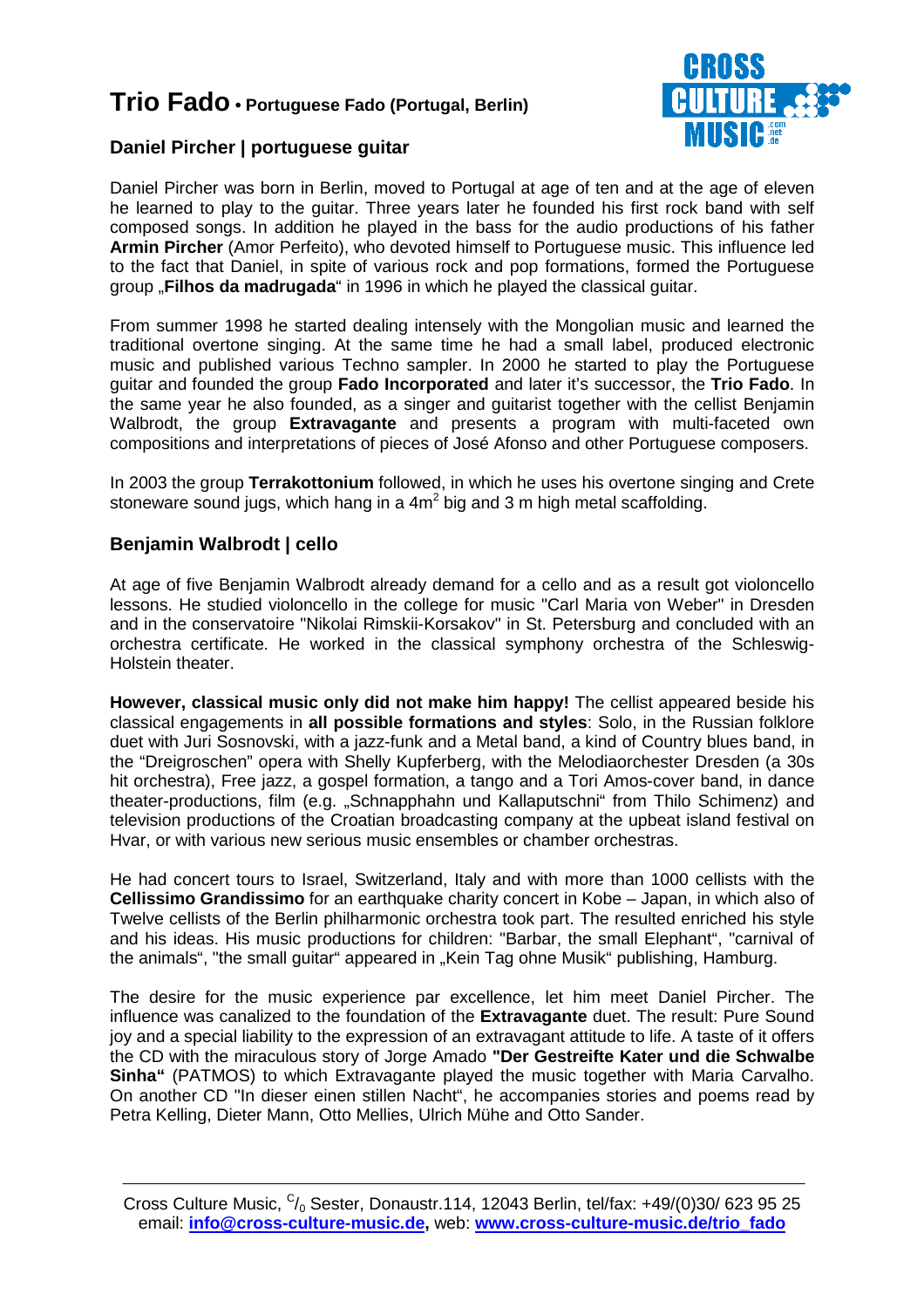

### **Discography**

• Trio Fado CD **"Com que voz"**. The CD is a good mixture of affectionate and spirited sounds and presents quite own interpretations of famous Fado composers and some own compositions.

### **performances (choice)**

| $1999 - 2001$ | performance in Portuguese restaurants in Berlin                                                                                                                                                                                                                                                                                                                                                                                                                                                                                                                               |
|---------------|-------------------------------------------------------------------------------------------------------------------------------------------------------------------------------------------------------------------------------------------------------------------------------------------------------------------------------------------------------------------------------------------------------------------------------------------------------------------------------------------------------------------------------------------------------------------------------|
| 2001          | Hochschule der Kunst (HDK - Berlin)<br>Jazzkeller Dresden<br>Werkstatt der Kulturen - Berlin                                                                                                                                                                                                                                                                                                                                                                                                                                                                                  |
| 2002          | Fado award in Germany (2nd price)<br>Kulturwerkstatt - Paderborn<br>Haus der Kulturen der Welt - Radio Multikulti (Rbb)<br>Werkstatt der Kulturen - Berlin (March, November)<br>Passionskirche - Berlin                                                                                                                                                                                                                                                                                                                                                                       |
| 2003          | Lange Nacht der Museen - Heimatmuseum Neuköln<br><b>Schaubühne - Berlin</b><br>Werkstatt der Kulturen - Berlin (April and November)                                                                                                                                                                                                                                                                                                                                                                                                                                           |
| 2004          | Lange Nacht der Museen - Ibero-amerikanisches Institut Berlin<br>Werkstatt der Kulturen - Berlin (March)<br>Künstler Haus Dannenberg / Wendland<br>TV appearance - RTP Internacional<br>Musica Vitale $-6^{th}$ world wide music award                                                                                                                                                                                                                                                                                                                                        |
| 2005          | Teehaus im Englischen Garten<br>Künstler Haus - Wendland<br>Völker Ball – the Radio multikulti-Party<br>Armenia - 5 concerts + TV- and Radio gigs                                                                                                                                                                                                                                                                                                                                                                                                                             |
| 2006          | 22 concerts in Nordrhein-Westfalen (February)<br>Al Globe - Potsdam<br>Teehaus / Englischer Garten - Berlin<br>Alten Bahnhofshalle - Berlin<br>Centro Português - Braunschweig<br>Werkstatt der Kulturen - Berlin<br>Masala Festival - Hannover<br><b>Burg Waldeck Festival</b><br>Kulturamt - Geilenkirchen<br>Kunstmuseum - Wolfsburg<br>Kino Bali - Berlin<br>Villa Sommerach - Sommerach/Franken<br>Centro Português - Paderborn<br>Bürgerhaus Weserterrassen - Bremen<br>Neue Nationalgalerie Berlin - Exhibition "Melancholia"<br>Festival "la Ghironda" in south Italy |

**one of the finalists at the World Music award "Creole" in Berlin.**

Cross Culture Music,  $C/0$  Sester, Donaustr.114, 12043 Berlin, tel/fax: +49/(0)30/ 623 95 25 email: **info@cross-culture-music.de,** web: **www.cross-culture-music.de/trio\_fado**